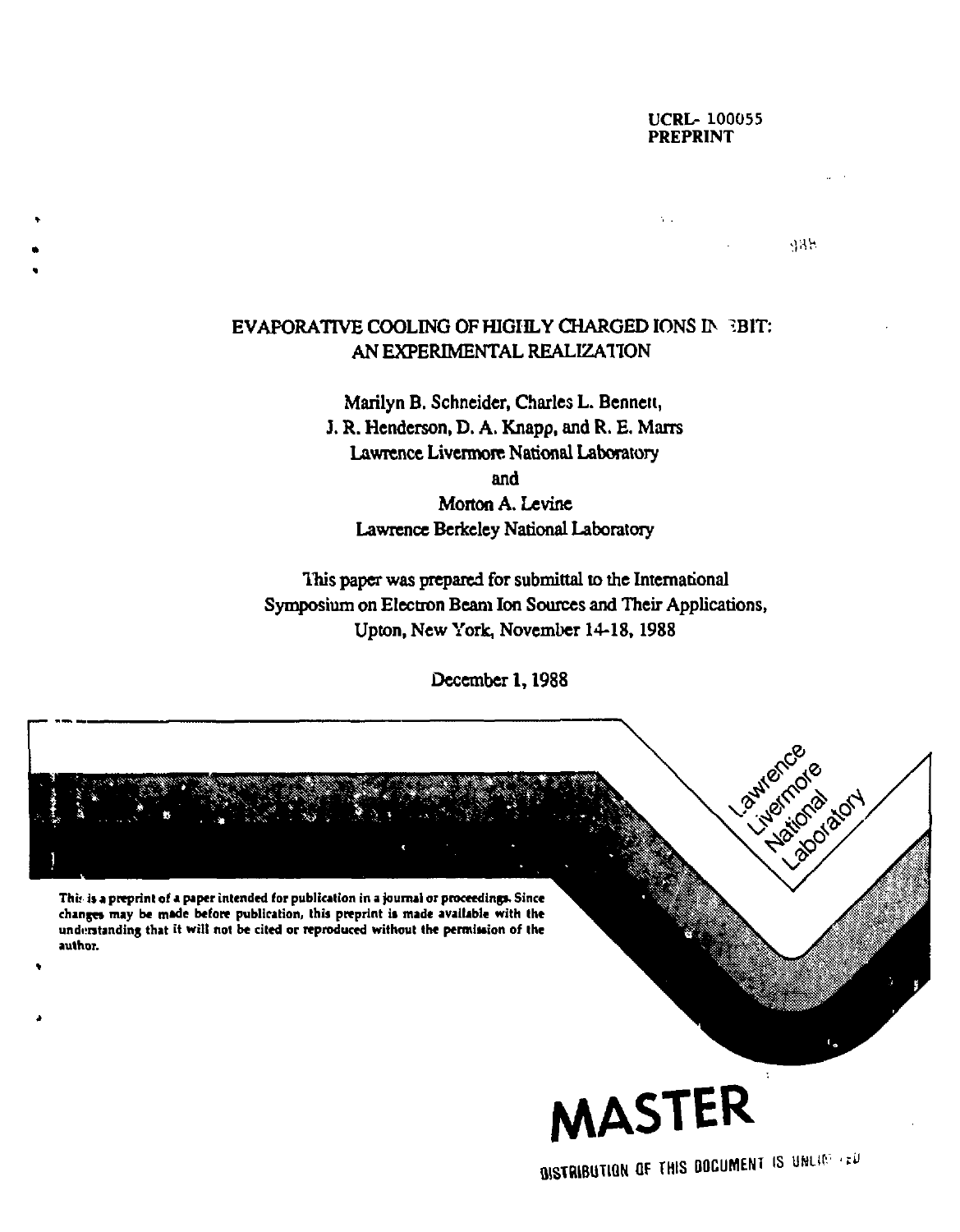# **IH.SCI.AIMKR**

*Yhii* report ».is *prepared* as *<in* .iccou"! of »«rk sponsored by an agency of trie United Nt;iles Government Neither the United States Government nor any agency thereof, nor any of their employees, makes any warranty, express or implied, or assumes any legal hability or responsibility for the accuracy, comp<sup>r</sup>eteness, or usefulness of any information, apparatus, product, or process disclosed, or represents that its use would not infringe privately owned rights. Reference herein to any specific commercial product, process, or service hy trade name, trademark, manufacturer, or otherwise does not necessarily constitute or imply its endorsement, recommendation, or favoring by the United States Government or any agency thereof. The views and opinions of authors expressed herein do not necessarily state or reflect those of the United Slates Government or any agency thereof

 $\mathbf{r}$ 

 $\ddot{\phantom{a}}$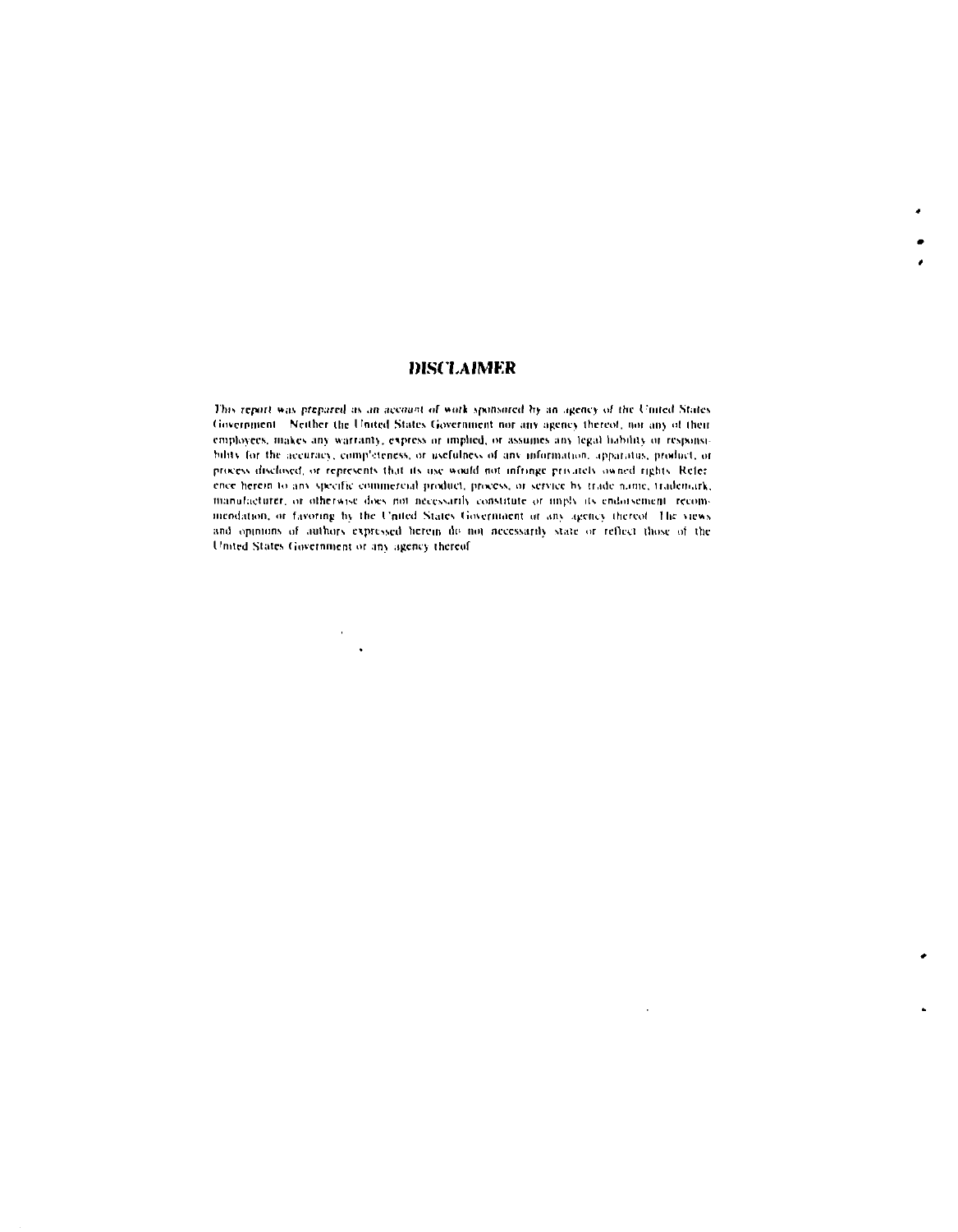DE89 004776

# EVAPORATIVE COOLING OF HIGHLY CHARGED IONS IN EBIT: AN EXPERIMENTAL REALIZATION \*\*

Marilyn B.Schneider, Morton A. Levine\*, Charles L. Bennett, J. R. Henderson, D. A. Knapp, and R. E. Marrs *Lawrence* Livennore *National Laboratory,* Livermore, *CR 94550 \* Lawrence Berkeley National Laboratory, Berkeley CA 94720* 

#### ABSTRACT

Both tho total number and trapping lifetime of near-neonlike gold ions held in an electron beam ion trap have been greatly increased by a process of 'evaporative cooling'. A continuous flow of low-charge-state ions into the trap cools the high-charge-state ions in the trap. Preliminary experimental results using titanium ions as a coolant are presented.

#### INTRODUCTION

A titanium injector has been built to provide evaporative cooling of highly-charged gold ions in the Electron Beam Ion Trap (EBIT)[1-5] at the Lawrence Livermore National Laboratory. The preliminary experiments reported here demonstrate the success of evaporative cooling in increasing both the total number and trapping lifetime of gold ions in EBIT. We report x-ray intensities as a function of various trap parameters. Experimentally, we define two limits. At low levels of cooling, the number of trapped gold ions in the electron beam increases linearly with the coolant (neutral titanium) density, and the calculated ion spacecharge is small. In contrast to this, at higher levels of cooling the number of trapped gold ions in the beam is a weaker function of coolant density and the variation of xray intensity with the trap parameters is very different.

We discuss first the nature of the EBTT trap to justify our representation of the cooling process as a one-dimensional problem. Then we present the experimental results, and indicate some preliminary agreement with theory. Finally, we mention some practical considerations of evaporative cooling.

#### NATURE OF THE EBIT TRAP

 $EBIT[1-5]$  consists of a very intense electron beam which passes through and is accelerated by three drift tubes as it follows the field lines of a 3T superconducting magnet. The voltage applied to the drift tube's determines

\*\*Work performed under the auspices of the U.S. Department of Energy by the Lawrence Livermore National Laboratory under contract W-740S-ENG-48.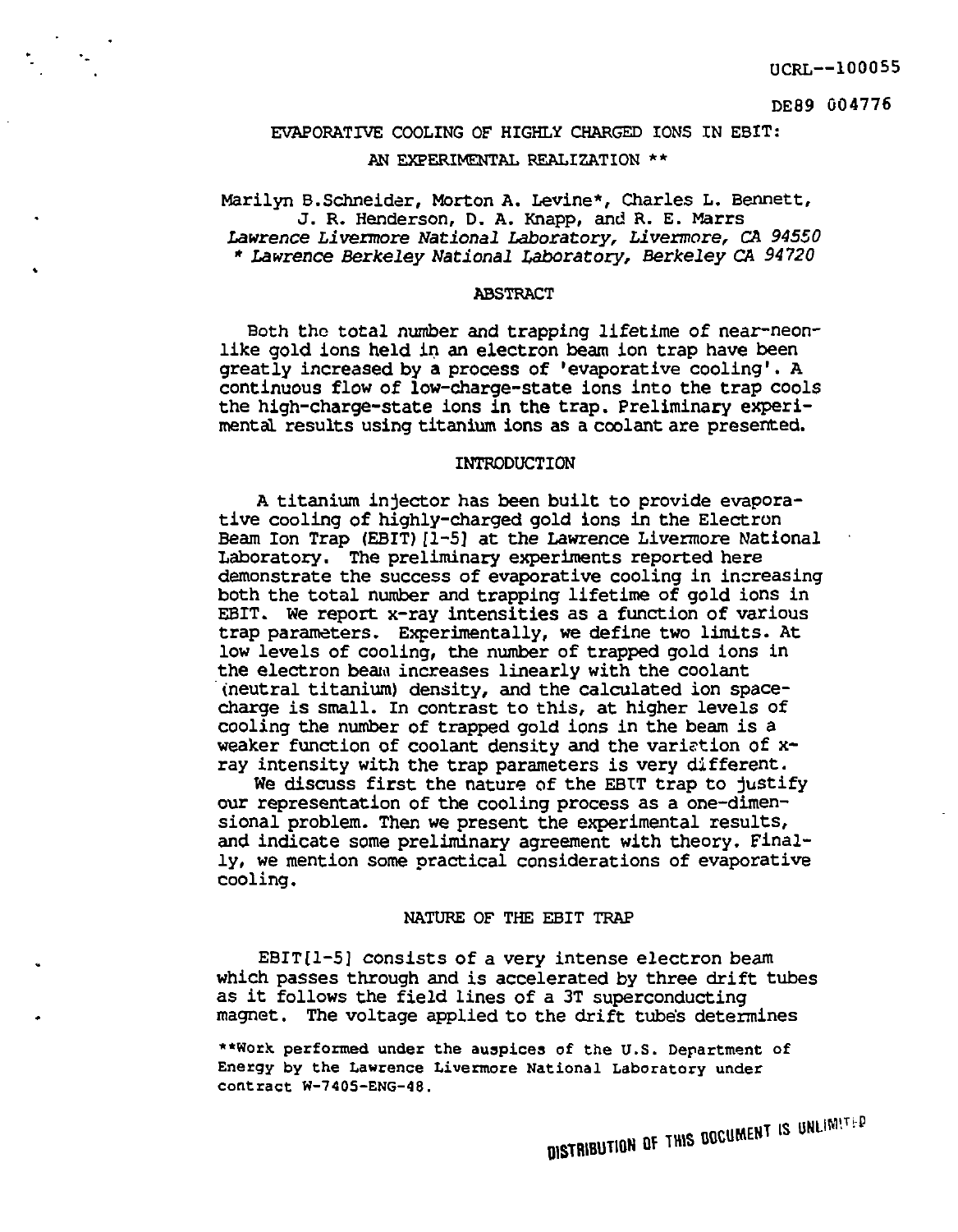the electron beam energy. The two end drift tubes can be biased with respect to the central one to provide an axial trap. Slits in the central drift tube allow x-rays emitted perpendicular to the electron beam to be detected.

The ions are trapped in the radial direction by a combination of the space-charge of the electron beam and the magnetic field. Ions and secondary electrons modify the trapping potential. For a Gaussian radial distribution of electrons in the beam, the space-charge potential of the beam, V, at the radius of the beam which contains 80% of its charge  $(r - 31 \mu m)$ , is 0.55 I/ $\sqrt{E}$  (Volts) where I is the electron current in mA and E is the electron energy in keV. For 100mA at 18keV, this is about 13V. At the drift tube wall, a radial distance of 0.5 cm from the center of EBIT, the potential is 9.4  $V_{\rm b}$ , or 122V. Thus while an ion of charge Q needs an energy of 122Q eV to 'escape'the trap radially, it needs only 13Q eV to leave the electron beam. For most experiments, an ion must be in the beam to be useful.

In addition, the magnetic field produces an effective potential[6] that further inhibits radial escape. The orbit of a charged particle in the trap, specified by its energy and generalized angular momentum (or, equivalently, its instantaneous position and momentum) is confined between minimum and maximum radii. In order to move from the electron beam to the drift tube wall an ion must diffuse both in energy and generalized angular momentum space, which is a slow process.

Axially, the trap is purely electrostatic. The 'bare' potential is the sum of the voltage (V^) applied to the end drift tubes relative to the central one, plus the potential due to the narrowing of the end drift tubes (2.1V, or  $\sim$ 30V at  $I=100$  mA,  $E=18$ keV). (The central drift tube is 1 cm in diameter and 2 cm long. The end drift tubes narrow from 0.5 cm to 0.15 cm in diameter 1.7 cm from the center of EBIT.) Finally, the space-charge of the ions contributes to the axial potential.

The minimum ion-ion collison time is expected to be on the order of a few hundred  $\mu s$  [7], but the ion velocities are roughly 10' cm/sec, so the ion mean-free path in the axial direction is longer than the 2cm long trap. An ion can escape axially as soon as it has enough axial energy. Because radial escape is much more difficult, the EBIT trap is here considered as a one-dimensional problem with  $V_{\text{max}}$ equal to the axial potential.

### EVAPORATIVE COOLING

The elastic collisions between the ions and the electron beam primarily increase the transverse momentum of the ions[2]. This kinetic energy is partitioned in all directions and among all the ions by ion-ion elastic collisions. The energy gain of the ions is large enough that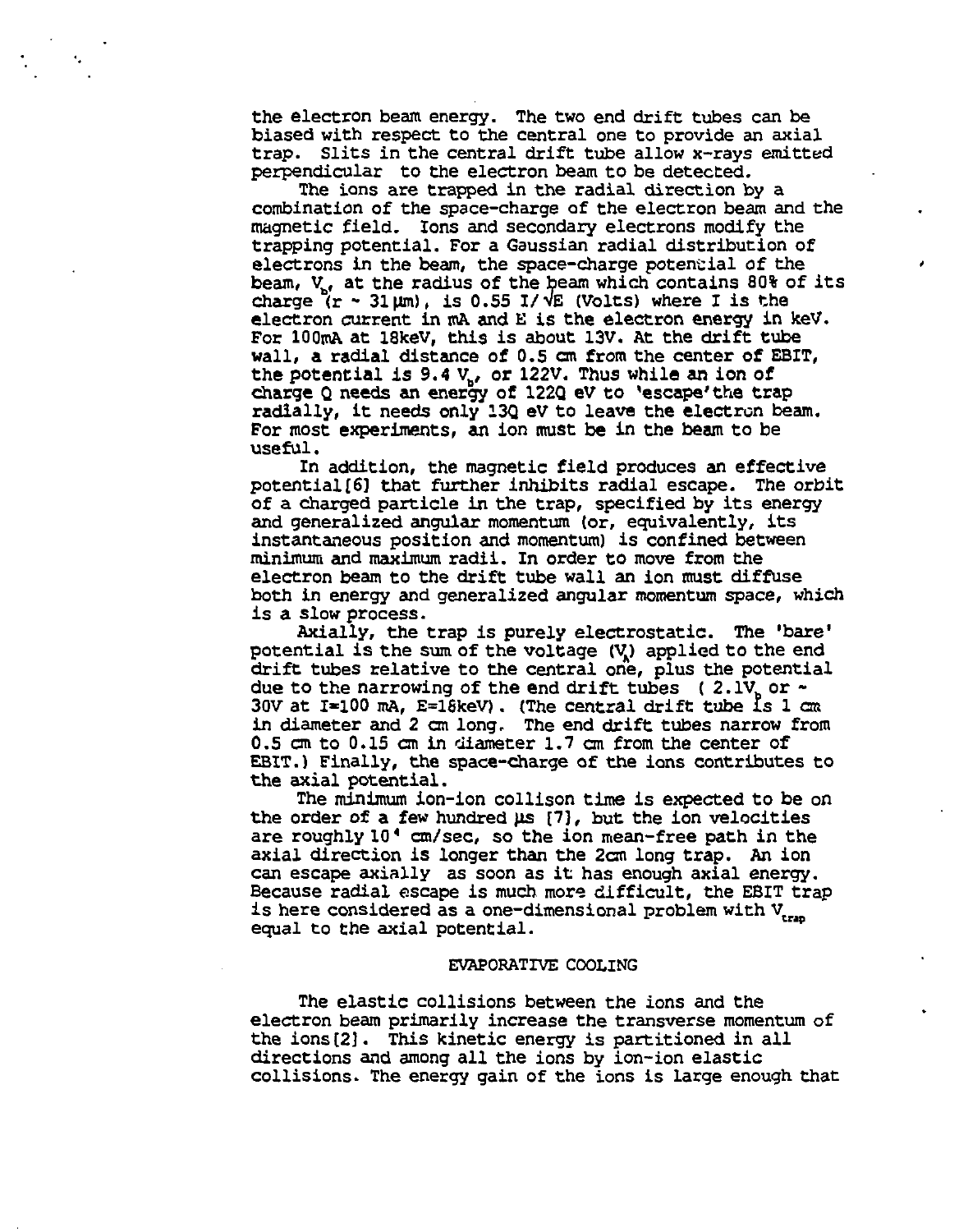some ions will spend a significant amount of time outside the electron beam, and, as their energy grows, eventually escape the trap, often before they reach the maximium ionization state possible for the energy of the electron beam.

In evaporative cooling, a second ionic species (LCIs) with a lower charge, q, is continuously added to the trap containing the desired highly-charged ions (HCIs). The LCIs are heated through ion-ion collisions with the HCIs until both species have approximately the same temperature. The LCIs, having a lower charge, need less energy per ion to escape the trap, so they 'evaporate', removing their kinetic energy from the trap. The continuous evaporation of the



÷,

Fig.1. N=3->2 transition lines in near neon-like Au HCIs taken with a solid-state Ge detector. E=18keV, I-100mA. Solid: no evaporative cooling,  $V_{\text{tree}} = 80V$ . Dash: evaporative cooling (Ti ions),  $V_{\text{trans}} = 40V$ . The narrower lines with cooling indicate a narrower charge state distribution.

LCIs cools the HCIs. Fig.1 compares the  $n=3-22$  transition lines of Au HCIs without evaporative cooling (solid) to those with evaporative cooling (dash). The electron beam energy was adjusted to maximize the formation of neon-like gold (Au"\*). The narrower lines in the second case indicate a more highly ionized charge state distribution. The 1/e lifetime of uncooled ions in the electron beam was measured to be 18s. The lifetime for the cooled HCIs was 210s, a factor of 10 larger despite a lower trapping potential (40V compared to 80V).

#### EVAPORATIVE COOLING EXPERIMENTS

To study evaporative cooling, we chose highly-charged (near-neon-like) gold (Au<sup>63+</sup>, Au<sup>61+</sup>, Au<sup>61+</sup>. . .) for the HCIs and titanium ions (maximum charge » *22+* ) for the LCIs. Titanium atoms are evaporated from a calibrated Ti wire getter. The hot Ti atoms flow continuously into EBIT through one of the radial x-ray ports and are ionized by the electron beam. The 1/8" diameter Ti wire, 29cm from the center of EBIT, is imaged with a 0.25" hole in a metal mask onto a lem length of the electron beam. The mask is attached to a liquid nitrogen shield to minimize the background gas load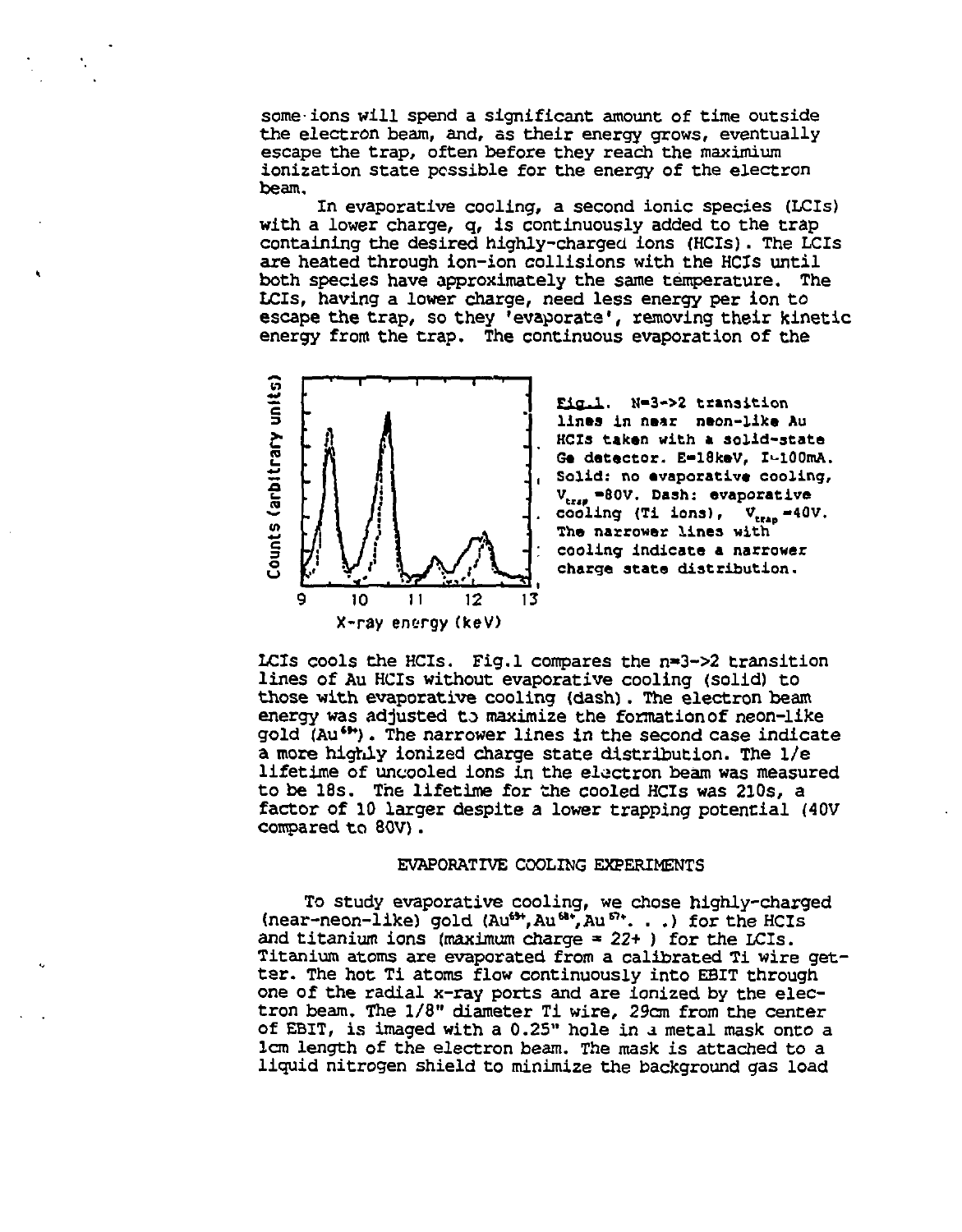into EBIT. The Ti flow is monitored by measuring the temperature (-1500 C) of the wire with a pyrometer, and can be adjusted by changing the wire current. The density,  $n_{\alpha}(T1)$ of titanium atoms in the center of EBIT ranges from  $10<sup>5</sup>$ to 10' cm<sup>-3</sup>. The Ti wire deforms when it is hot and does not



Fig.?. Time-routed Ge spectra of Au HCI (E-J8kev,I-100mA, V<sub>ran</sub>=130V). Ti shutter is kept open during (a) but kept closed during (b). The n-3->2 transition lines and the radiative recomination lines (RR) to n-3 are shown.

always fill the EBIT image, making the calibration of  $n_c(Ti)$ inaccurate by the unknown geometrical filling factor. A shutter in the Ti beam path can open or close in 25ms.

The dramatic success of evaporative cooling is shown in Fig.2. The first spectrum was taken for 60s, then the Ti shutter was closed and a second spectrum taken for 60s. (If the shutter is open, the ion lifetime in the electron beam is greater than 10 minuter. Fig.4,6).

Cooled Au HCIs can remain in the electron beam for hours. The longest 1/e trap lifetime observed was about 4 hours (Fig.3).



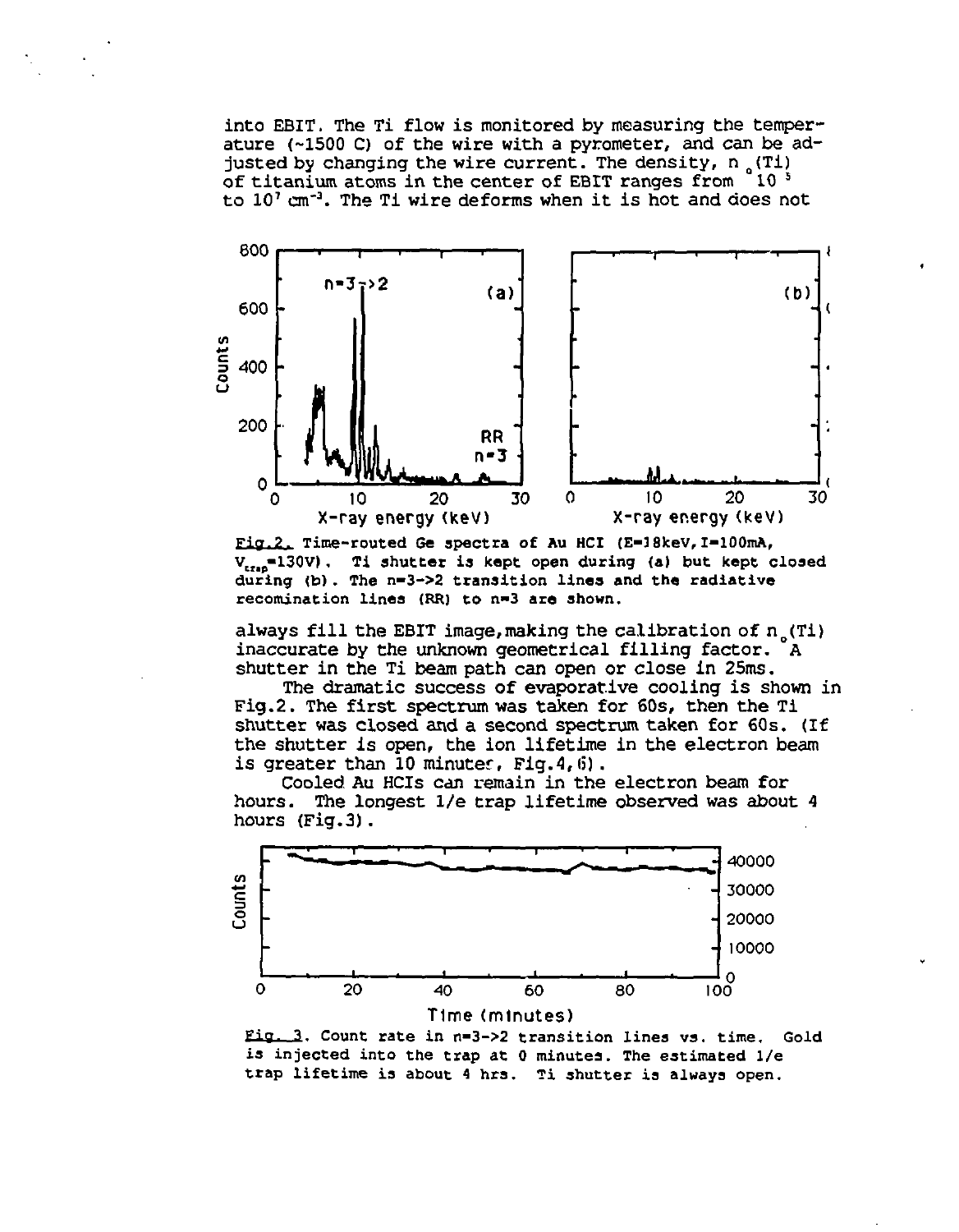#### TRAP LIFETIMES AND ION DENSITIES



Fig.4a shows the count rate in the n=3->2 lines in Au HCIs as a function of time for different value of  $n_{\text{c}}(Ti)$ . The long lifetime in the case of  $n_{\text{c}}(T_i)=0$  results from the

 $Eig.4$ . (a) Count rate vs time. The numbers give  $n_s(Ti)$  in units of *10' an'<sup>3</sup> ,* (b) Calculated density of Au HCIs vs estimated n<sub>a</sub>(Ti). Data taken at E=18keV, I=75mA, V<sub>inc</sub>=320V.

cooling from increased background gases in EBIT compared to the conditions of Fig.l, when there were no open apertures in the liquid nitrogen and helium shields [1-4].)

The density of highly charged Au ions in EBIT is estimated from the intensity of the radiative recombination lines using calculated cross sections[8], and is plotted versus  $n_s(T_1)$  in Fig.4b. The charge density of Au HCIs neutralizes 2% of the electron beam at the highest densities shown. There is no direct measurement of the LCIs" (Ti ion) density in the trap, but it is expected [1] to be several times the HCIs' density.

The MEWA injects many more ions than can be trapped, so the equilibrium HCIs' density is determined by the amount of cooling available. The low level limit of cooling is defined to be the region where the HCIs" density in the electron beam varies linearly with n<sub>1</sub>(Ti). From Fig.4b, the low level cooling limit is approximately n (Ti) <  $10^6$  cm<sup>-3</sup>.

### LOW LEVELS OF COOLING

In th's limit, the HCIs' charge density in the electron beam is less than 1% of the electron charge density and ion screening effects are ignored.

The count rate in the 3->2 lines is proportional to the square of the electron beam current (Table I). This is true for two different values of the axial potential. Note that for a given current, the count rate is higher for the higher axial potential.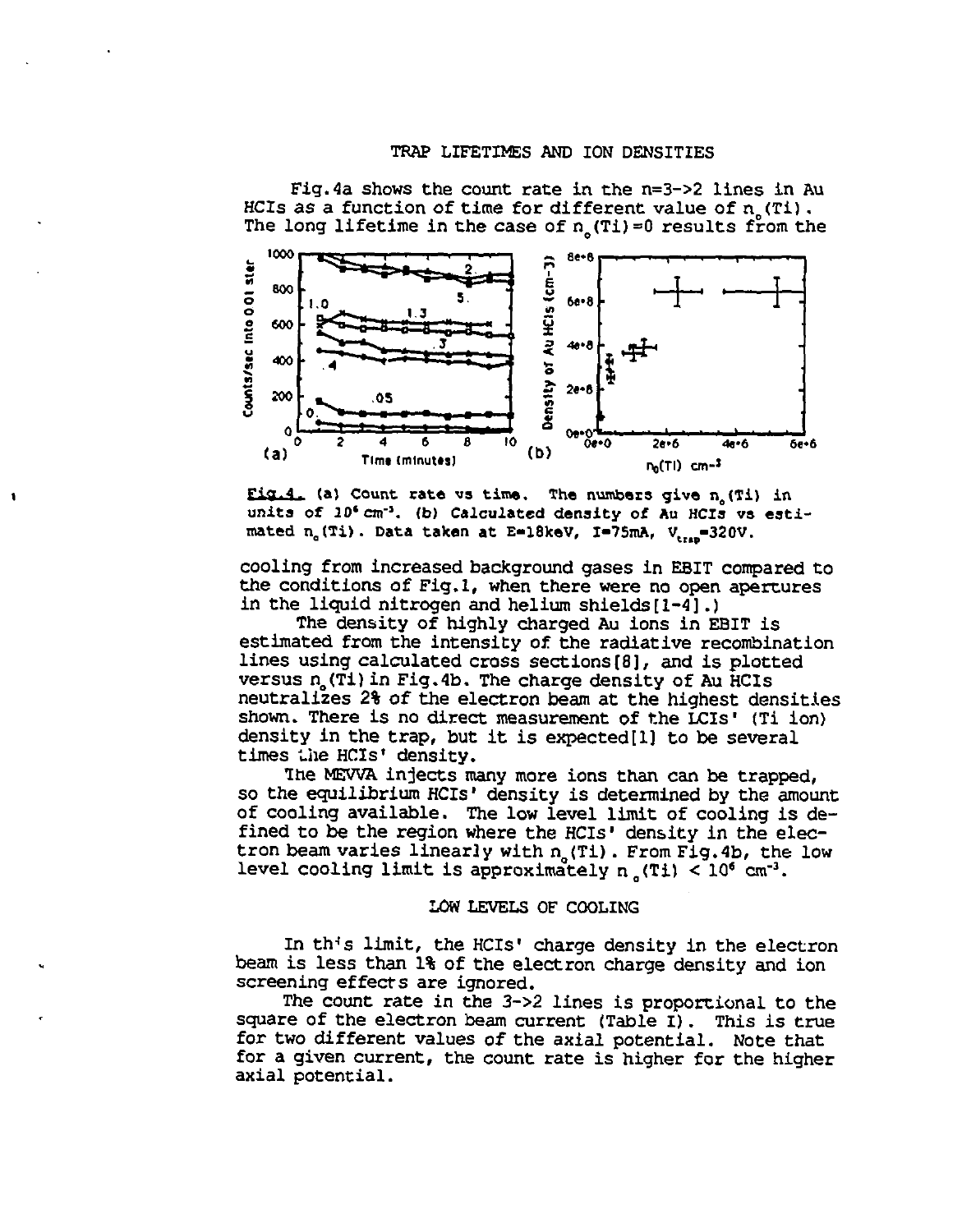Table I Count Rate vs. Current for Different V.

| I(mA)  |                          |                            |                            |  |  |
|--------|--------------------------|----------------------------|----------------------------|--|--|
|        | $I^2$ (mA <sup>2</sup> ) | $v_s = 100v$<br>counts/sec | $v_x = 300v$<br>counts/sec |  |  |
| 74     | 5476                     | 210                        | 350                        |  |  |
| 100    | 10000                    | 420                        | 600                        |  |  |
| Ratio: | 0.55                     | 0.5                        | 0.6                        |  |  |

**Data taken at E = 18keV, n<sub>s</sub>(Ti)=7 10<sup>5</sup> cm<sup>-3</sup>** 

## **Table II fon Temperature vs.V. .. for Different I**

 $Data$  taken at  $E = 18$ keV,  $n_s(T1) = 7 \cdot 10^5$  cm<sup>-1</sup>.

|                  | $I = 74$ mA   |                      | $I = 100$ mA      |                                |                      |
|------------------|---------------|----------------------|-------------------|--------------------------------|----------------------|
| $V_{trap}$       | $Z_{\rm RMS}$ | $T/QV_{\text{trap}}$ | $V_{\text{trap}}$ | $\mathbf{Z}_{_{\mathbf{RHS}}}$ | $T/QV_{\text{trap}}$ |
| 120V             | 22.9          | 0.04                 | 130 V             | 24.9                           | 0.5                  |
| 220 V            | 21.8          | 0.03                 |                   |                                |                      |
| 320 <sub>V</sub> | 21.3          | 0.03                 | 330 V             | 22.2                           | 0.4                  |

As  $V_{\text{tran}}$  is increased, the x-ray intensity increases, and then levels off. This observation confirms the one-dimensional trapping model: beyond a certain value of V<sub>ran</sub>, radial escape occurs more often than axial escape.

In a one-dimensional model, the temperature, T should be proportional to  $QV$ <sub>tmp</sub> (the only characteristic energy in the problem). A measurement of how the ions fill the trap should determine the temperature. We have used a slit to axially image the ions in EBIT onto a position sensitivedetector gated to only count n=3->2 Au x-rays. The directly measured ion distribution can be characterized by its root-mean-square width  $Z_{\text{max}}$ , measured in channel numbers on the detector. To deduce a temperature we assume the HCls' density in the electron beam is proportional to  $\exp(-QV(z)/T)$  where  $V(z)$ , the axial electrostatic potential at the height z neglects the space charge of the ions. Preliminary results, at two different electron beam currents, are that  $T/QV_{\text{max}}$  is approximately constant (Table II). Using a similar technique to image the ions in the radial direction, we see a wider distribution for a higher  $V_{\text{tree}}$  $(Fig. 5)$ . This indicates that it is the axial potential that controls the ion temperature, and hence the ion spatial distribution.

# HIGH LEVELS OF COOLING

More complicated effects occur at higher ion densities. Fig.6 shows that the x-ray intensity is now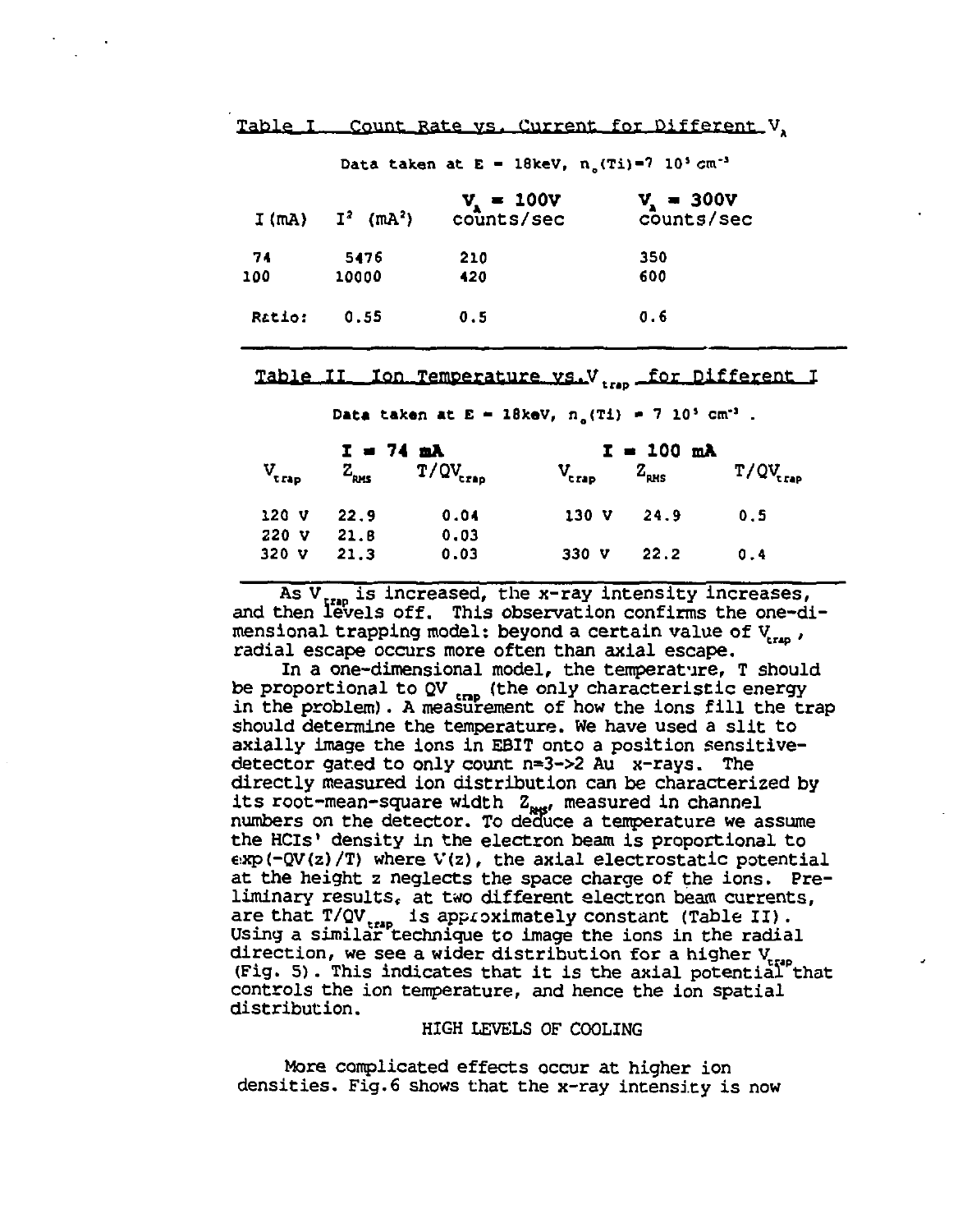

Pig.5 Radial image of ions (counts vs distance in EBIT). **E-18keV, I-100mA, n. (Ti) = 10<sup>c</sup> cm<sup>-1</sup>. (a)**  $V_{\text{rms}}$ **=30V (b)**  $V_{\text{rms}}$ **=130V.** 

linearly proportional to the current. A comparison of the count rate for the same current between  $V=100V$  and 300V in Fig. 6 shows fewer ions in the beam for the higher trapping voltage, in contrast to what occurs at lower cooling levels (Table I) . This is important because the simple theories



Fig.6. Count rate vs time at high levels of cooling. Data taken at E=18keV, n. (Ti)=1.3 10<sup>4</sup> cm<sup>-3</sup> for V<sub>.</sub>=100V , V.=300V. that ignore ion space charge cannot explain it. Also there is a noticeable decay (1/e lifetime = 18 min ) at  $V_s$ =100V and l=100mA.

The best ratio of Au<sup>69</sup> to total Au ions we have obtained in EBIT is about 1:2. This corresponds to the theoretical limit given by the ratio of cross sections of electron impact ionization of Au<sup>68</sup> to radiative recombination onto Au<sup>69</sup>. This limit is not achieved at the higher levels of cooling. As the ion density increases, the space-charge of the ions begins to screen the electron beam, so the ions spend less time in the beam, and chargeexchange outside the beam destroys the charge state. In addition, charge-exchange is expected to become important even in the beam region at higher n (Ti).